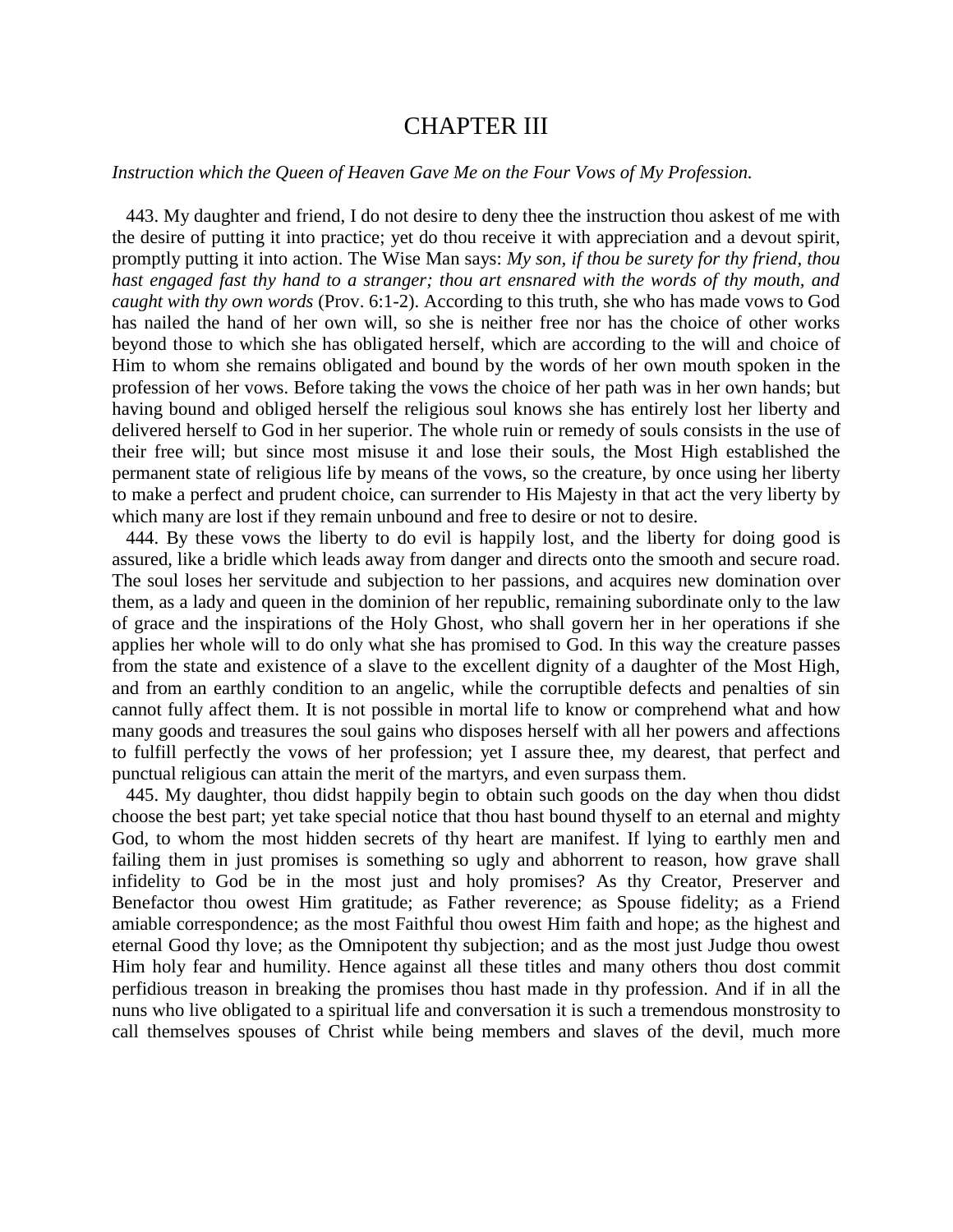abominable shall it be in thee, who hast received more than all of them, and thus must exceed them in love, in labor, and in the return for such incomparable benefits and favors.

 446. Hence be warned, soul, how abhorrent this fault would make thee in the sight of the Lord, of myself, and of the angels and saints, since we are all witnesses of his love and fidelity which He has shown thee as a rich, loving, and most faithful Spouse. Work then with highest watchfulness to avoid offending Him either in great or in small things. Do not force Him to abandon thee and deliver thee to the beasts of sinful passions, † for thou art not unaware that this would be a greater unhappiness and punishment than if He delivered thee to the fury of the elements, and all the fierce and brute beasts, and to the demons themselves; for if all these would execute their wrath upon thee, and the world heap upon thee all sorrows and dishonors possible, all would do thee less damage than committing one venial sin against God, whom thou must serve and love in all things and through all things. Any punishment in this life is less than that of sin, for those in mortal life shall end, while the guilt of sin can be eternal, along with its pain and chastisement.

 447. In the present life any pain or tribulation causes much fright and dread to mortals because they have it present to the senses which affect them, yet they are not disturbed or frightened by guilt; since they are engrossed in what is visible, they do not consider the simultaneous consequence of sin, which is the eternal punishment of hell. Imbibing and uniting with sin itself is so grave, and the human heart so sluggish, that it allows itself to become intoxicated with guilt, and is not affected by pain because it cannot feel the pain of hell by the senses; and when it could see and sense it by faith, it leaves it idle and dead as if it did not possess it. O most unhappy blindness of mortals! O apathy and negligence, which keeps so many souls capable of reason and glory deceitfully oppressed! There are no words or reasonings sufficient to describe this terrible and tremendous danger. My daughter, escape and flee with holy fear such an unhappy state, and deliver thyself to all the labors and torments of life, which soon pass, rather than incur such a danger, for nothing will be lacking to thee if thou dost not lose God. A very powerful means of assuring this is not to imagine there is any small fault for thee or for thy state; the small faults must be greatly feared, since the Most High knows that by despising small faults the creature opens the heart to admit other greater ones. That is not a praiseworthy love which is not zealous to avoid any displeasure of the beloved.

 448. The order which religious souls must keep in carrying out their desires must be in the first place to be solicitous and punctual in fulfilling the obligations of their vows and all the virtues which are included therein. After this in the second place they may engage in voluntary works, which are called works of supererogation. This order some souls usually pervert, being deceived by the demon with indiscreet zeal for perfection; who though failing in the obligations of their state by serious faults, yet desire to add other voluntary actions and occupations which are ordinarily small or useless, and originate from a spirit of presumption and singularity, desiring to be seen and signalized among others as very zealous and perfect, while being very far from even the beginning of perfection. I do not want to see in thee a decline so reprehensible; instead, I desire thee first to comply with the observance of thy vows and of community life, and afterwards add what thou canst with the help of divine grace and according to thy strength. All this together shall beautify the soul, and make it perfect and agreeable in the eyes of God.

cf. Lk. 12:48 [Ed.]

**<sup>†</sup>** cf. Ps. 73:19 [Ed.]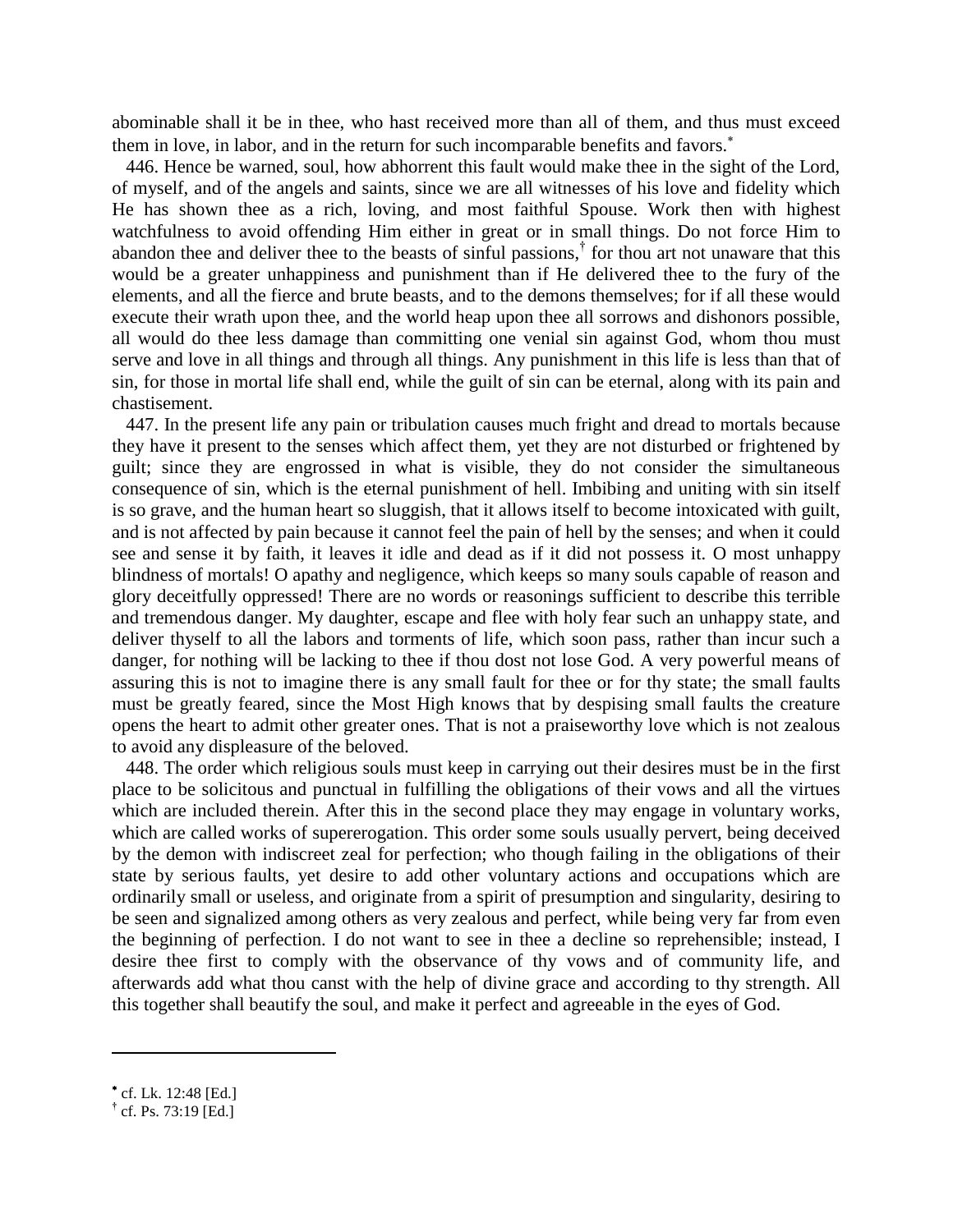449. The vow of obedience is the greatest in religion, for it consists in a total renunciation and denial of one's own will, in such a way that the religious has no jurisdiction or right over himself in anything to say: I desire or I do not desire, I shall or I shall not act. All this he subordinates and renounces by the vow of obedience, leaving himself in the hands of his superior. In order to fulfill this vow it is necessary for thee to *be not wise in thy own conceit*, nor imagine thyself sovereign over thy preference, thy desire, or thy understanding; since true obedience must be of the quality of faith, that which the superior commands must be esteemed, reverenced and believed, without any prerequisite of examining or understanding it.<sup>\*</sup> In accordance with this, in order to obey thou must consider thyself without opinion, or life, or speech, but allow thyself to be moved and governed like a dead body, alive only in order to execute promptly all the superior wills. Never discuss within thyself whether thou shouldst fulfill his commands or not; only think of how to execute what is commanded thee. Sacrifice thy own will and cut off all thy appetites and passions, and when by this efficacious determination thou art dead to thy selfish movements, then shall obedience be the soul and life of thy works. In the will of thy superior thou must regard thy own will with all its activity, words and works. In all things pray that thy very being be removed and another new one given thee so nothing shall be thine, and all be obedience without contradiction or resistance.

 450. Be advised that the most perfect manner of obeying is for thy superior to recognize no disagreement in thee to his disgust, but rather the satisfactory obedience owed to him, that he may know that what he commands is promptly carried out, without reply or murmur manifested by words or disgruntled movements. The superior takes the place of God, and whoever obeys their superiors obeys the Lord himself who is in them, governs them, and enlightens them in what they command their subjects for the good of their souls and their salvation. The contempt shown to superiors passes on to God himself (Lk. 10:16), who in them and through them is manifesting and commanding his will to thee. Thou must understand that the Lord himself moves them to speak, or it is the language of the omnipotent God himself. My daughter, work to be obedient so thou mayest sing of victories (Prov. 21:28). Do not fear to obey, since that is the secure path, so secure that God will not bring to account the errors of the obedient on Judgment Day; on the contrary, He will blot out other sins for the sake of the sacrifice of obedience alone. My most holy Son offered to the eternal Father his most precious Passion and Death with particular affection for the obedient, so by this virtue they would receive an increase in pardon and grace, and success and perfection of all they would work by obedience; and now many times He presents to the eternal Father, in order to appease Him toward men, that He died for them obedient unto the cross (Philip. 2:8), and by this the Lord himself is appeased. He was so pleased with the obedience of Abraham and his son Isaac, He held Himself obliged not only to save the son from death, who showed himself so obedient, but to make Abraham the forefather of the Onlybegotten made man, and signalize him from among the rest as the head and foundation of such blessings (Gen. 22:16-18).

 451. The vow of poverty is a generous renunciation and detachment from the heavy burden of temporal things. It is an alleviation of the spirit, a relief provided for human weakness, and liberty for the noble of heart to strive after eternal and spiritual goods. It is a satisfaction and satiety which pacifies the thirsty appetite for earthly treasures, and a dominion or possession and most noble use of all riches is established. All this, my daughter, and other great goods are

Our Lady is here speaking of commands which do not involve sin, as She says in *Incarnation* par. 241 in which She tells Ven. Mary to obey *in all that is not sinful*. [Ed.]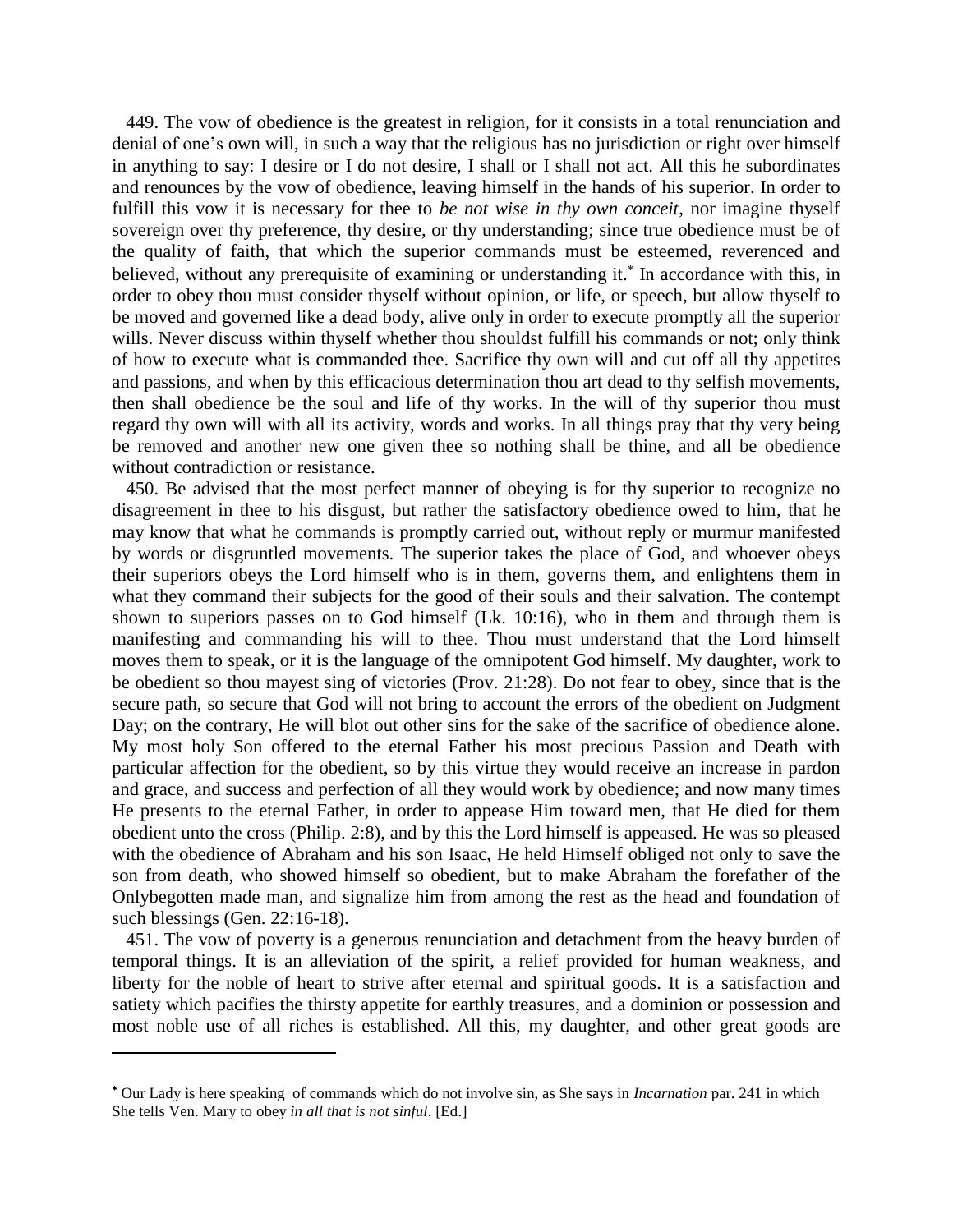contained in voluntary poverty; yet the children of this world completely ignore them and are deprived of them because they are lovers of earthly riches and enemies of this rich and holy poverty. They do not consider, though they experience and suffer it, how forceful is the gravity of riches which pulls them to the earth and even into its very depths to seek gold and silver with anxiety, sleeplessness, labors and sweat, not as men possessing reason but like irrational brutes, unaware of what they are doing and suffering. And if they are so weighed down before acquiring riches, how much more when they are obtained? The multitude who have fallen into hell with their burden proclaim it; the excessive efforts in preserving their riches proclaim it, and much more the intolerable laws which riches and those who possess them have introduced into the world.

 452. If all this suffocates the spirit, tyrannically oppresses its weakness, and debases the most noble capacity the soul has for eternal goods and God himself, it is certain that voluntary poverty restores to the creature its excellent condition, relieves it from the most vile servitude, and establishes it in the noble liberty in which the creature gains mastery of all things. The soul is never more a sovereign than when it despises them. Then does it have the greatest possession and the more excellent use of riches when it distributes them or leaves them of its own free will; then is the appetite for them satiated when it takes no pleasure in possessing them. Above all, leaving the heart unburdened it is made capable of having God deposit within it the treasures of his divinity, for which it was created with an almost infinite capacity.

 453. My daughter, I desire thee to study diligently this divine philosophy and science, so forgotten by the world, and not only the world but many religious souls who have promised it to God, whose indignation is great because of this sin. The transgressors of this vow shall suddenly receive heavy and unexpected punishment, since by abandoning voluntary poverty they have driven away from themselves the spirit of Christ, my most holy Son, and what He and I came to teach men in abnegation and poverty. Though at present they do not feel it because the just Judge delays and they enjoy the abundance which they desire, yet in the reckoning which awaits them they will find themselves confused and confounded by the rigor of divine justice which they did not consider, ponder or weigh.

 454. The temporal goods were created by the Most High to serve men only for sustaining life; having attained this end the cause of their necessity ceases. Since this need is limited and soon satisfied with the little required, there is no reason for the care for one's immortal soul to be temporary and as it were in passing, while the desire and eagerness to acquire riches becomes perpetual and permanent among men. It is the height of perversity for man to exchange the end for the means in something so important and so urgent; that oblivious man gives to his brief and insecure life of the body all his time, all his care, all the exertion of his powers, and all the alertness of his mind, yet in the many years of his life he does not want to give to his poor soul more than one hour, and that very often the last and worst one of his whole life.

 455. Hence take advantage, my dearest daughter, of the true light by which the Most High has undeceived thee in regard to such a dangerous error. Renounce all affection and love for any earthly thing; even if it is under the pretext and color of necessity and the poverty of thy convent, do not be inordinately solicitous in procuring the things used for the sustenance of life. When thou dost exert moderate solicitude as thou must, let it be in a manner which shall not disturb thee when thou dost fail to obtain what thou dost desire, nor do thou desire it with fondness, though it seems to be for the service of God, since thy love for Him is less the more thou dost desire to love other things with Him. Great possessions thou must renounce as superfluous; thou dost not need them, and it is a crime to vainly keep them. The little thou dost need must also be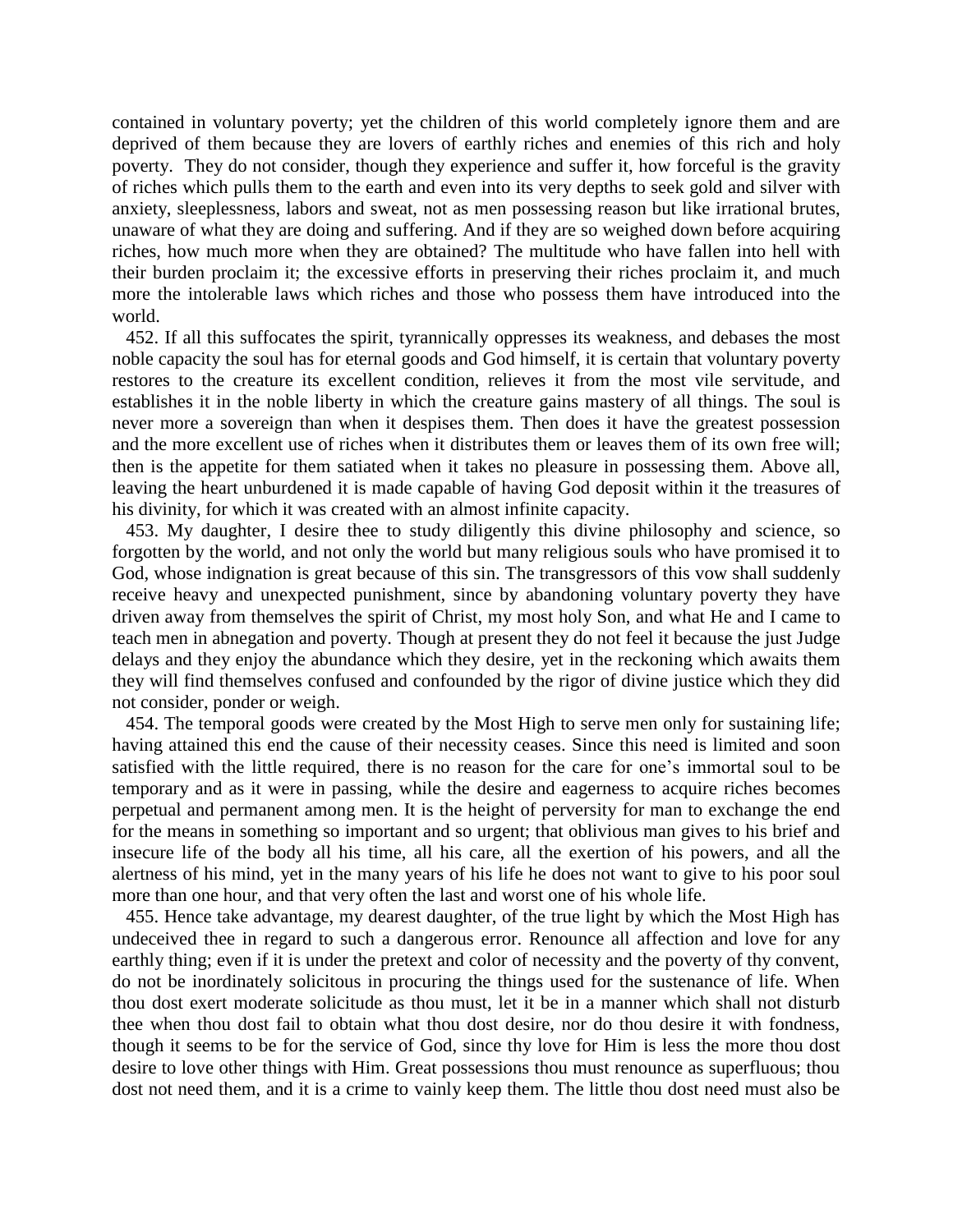little esteemed, since it would be a great error to burden the heart<sup>\*</sup> with that which is of little value yet can hinder it greatly. If thou dost obtain what thy human judgment requests as necessary, thou art not truly poor; for poverty strictly and properly speaking is having less than what is necessary, and only he who lacks nothing is called rich. To possess more than is necessary causes unrest, and is affliction of spirit; to desire and keep it without using it engenders a poverty without peace or tranquility.

 456. Of thee I desire this liberty of spirit, unattached to anything, be it great or small, superfluous or necessary. Of the things which are necessary for human life, thou must accept only what is strictly required to prevent death or indecency; yet thy coat should be the most poor and sufficiently patched, and thy food the most coarse, without indulging thy particular taste or asking for more than what for thee is more bland and less pleasing, so thou mayest be served what is disagreeable and be deprived of what the appetite craves, doing in all things what is most perfect.

 457. The vow of chastity includes purity of soul and body; it is easy to lose, but difficult and even impossible to repair depending upon how it is lost. This great treasure is deposited in a castle which has many doors and windows, and if these are not all well guarded and defended the treasure is without security. My daughter, in order to preserve with perfection this vow it is essential to make an inviolable pact with thy senses,  $\phi$  not to use them except for what is according to the dictates of reason and for the glory of the Creator. Once the senses are mortified it is easy to overcome thy enemies, for only through them can they conquer thee; for thoughts cannot recur or be awakened to activity unless the images and impressions gain entrance through the exterior senses which foment them. Thou must not touch, nor look upon, nor speak to any human person of whatever condition, whether man or woman, in a manner which allows their impressions and images to gain entrance into thy imagination. In this carefulness with which I urgently charge thee consists the guard of the purity which I desire of thee; and if through charity or obedience thou shalt speak with them (for only by these two causes must thou converse with creatures), do so with all gravity, modesty and restraint.

 458. Regarding thyself live as if thou wert a pilgrim and stranger in this world; be poor, mortified, laborious, loving the hardship of all that is temporal, without craving rest or enjoyment, as one who is absent from her home and fatherland, enlisted to work and battle against powerful enemies. And because the most burdensome and dangerous obstacle is the flesh, thou must resist thy natural passions without neglect, and in them the temptations of the demon. Raise thyself above thyself, and seek a habitation elevated far above all that is earthly, so thou mayest live under the shadow of Him whom thou dost desire (Cant. 2:3), and in his protection enjoy tranquility and true peace. Deliver thyself with thy whole heart and strength to his chaste and holy love, without attending to any creatures except insofar as they may help and oblige thee to love and serve thy Lord; in all other respects they must be to thee abhorrent.

 459. Although no virtue should be lacking to her who is called a spouse of Christ, and possesses this title by profession, yet it is chastity which most proportions and assimilated her to her Spouse, for it spiritualizes her and withdraws her from earthly corruption, raising her to an angelic existence and even to a certain participation of the very being of God. It is this virtue which beautifies and adorns all the rest, raises the body to a superior state, enlightens the understanding, and preserves souls in their nobility above all that is corruptible. Because this

cf. Mt. 6:31-33 [Ed.]

**<sup>†</sup>** cf. Job 31:1 [Ed.]